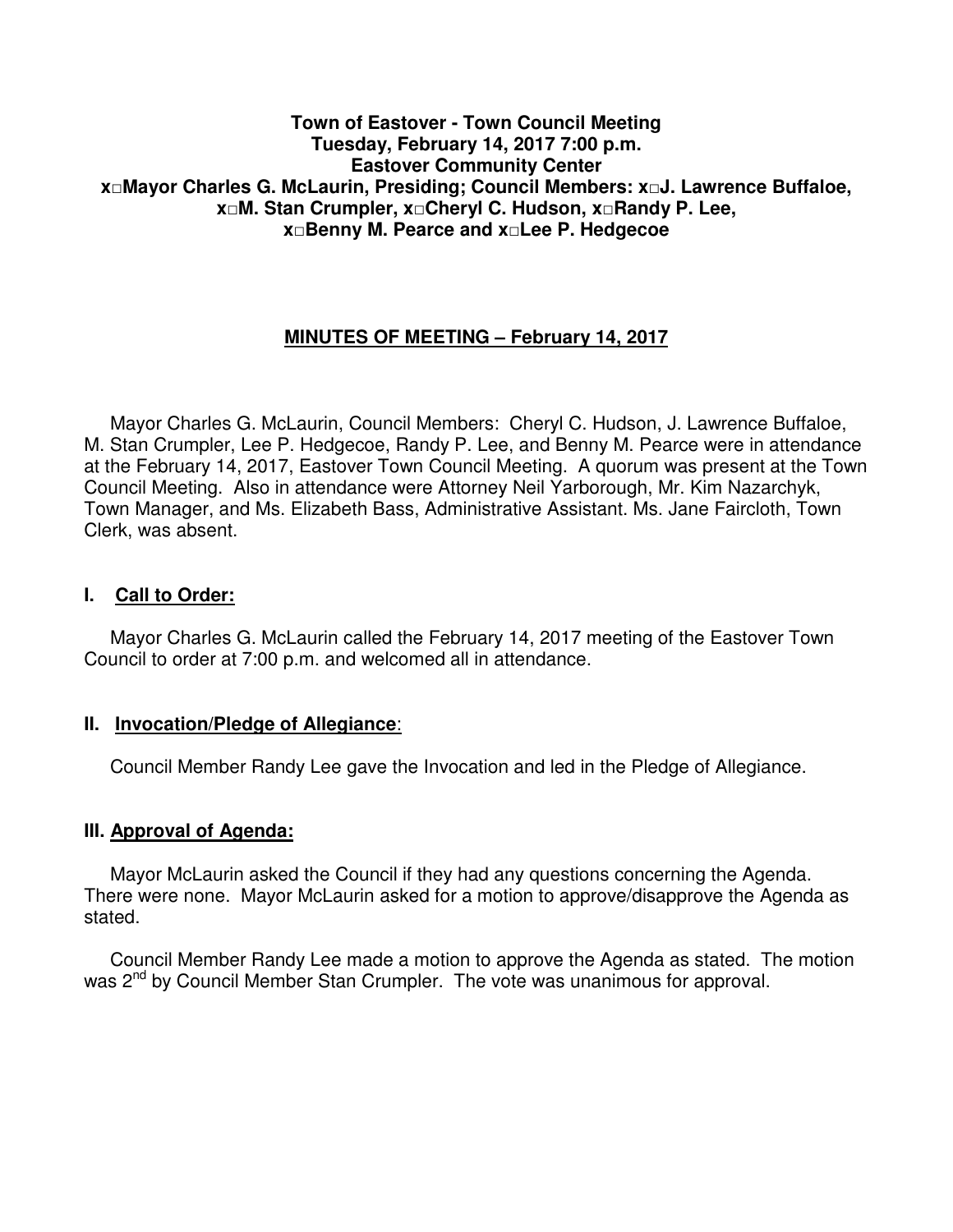## **IV. Public Comments:**

 Mr. Ashley Porter, Principal of Eastover-Central Elementary School of Arts signed up to speak. Mr. Porter informed the Council of the schools performance for the 2015-2016 school year. He said Eastover-Central ranked 3<sup>rd</sup> out of all 52 Cumberland County Elementary Schools with a school grade of a "B". Only 15 of the 52 elementary schools earned either an "A" or a "B".

 In the growth distinction category which is the overall achievement the school reached a grade of exceeded. Only 17 of the 52 schools in Cumberland County received an exceeded. He also stated all of the 3rd graders were promoted to the  $4<sup>th</sup>$  grade. Mr. Porter said all the teachers at Eastover Central Elementary School were fully licensed beating the state averages. Teacher turnover rate is at 8.8% which is far below the District and State turnover rates.

 Mr. Porter thanked the Mayor and Council Members for their support and continued interest in the school. Mayor McLaurin said he appreciated Mr. Porter keeping the Council up to date on the schools progression.

#### **V. Consent Agenda:**

- **1. Consider approval of the Minutes for the January 10, 2017 Town Council Meeting.**
- **2. Consider approval of the December, 2016 Financial Reports.**

 Mayor McLaurin asked the Council if they had any questions concerning the Consent Agenda. There were none. Mayor McLaurin asked for a motion to approve/disapprove the Consent Agenda as stated.

 Council Member Cheryl Hudson made a motion to approve the Consent Agenda as stated. The motion was 2<sup>nd</sup> by Council Member Stan Crumpler. The vote was unanimous for approval.

## **VI. Discussion Agenda:**

#### **Agenda Item #1:**

**CASE NO. 14-081. CONSIDERATION OF THE EASTGATE TRAVEL PLAZA & CAR CACMA.COM, INC (AKA: EARTH PETROLIUM INC. & WRIGHT'S TEXACO); REQUEST A FOR C(P) SITE PLAN REVISION REVIEW, COUNTY ZONING ORDINANCES AND EASTOVER SUPPLEMENTAL AMENDMENTS; ZONING: C(P); TOTAL ACREAGE: 4.741 AC. +\-; LOCATION: 3928, 3930 & 3934 GOLDSBORO ROAD (US HWY 13). (EASTOVER)**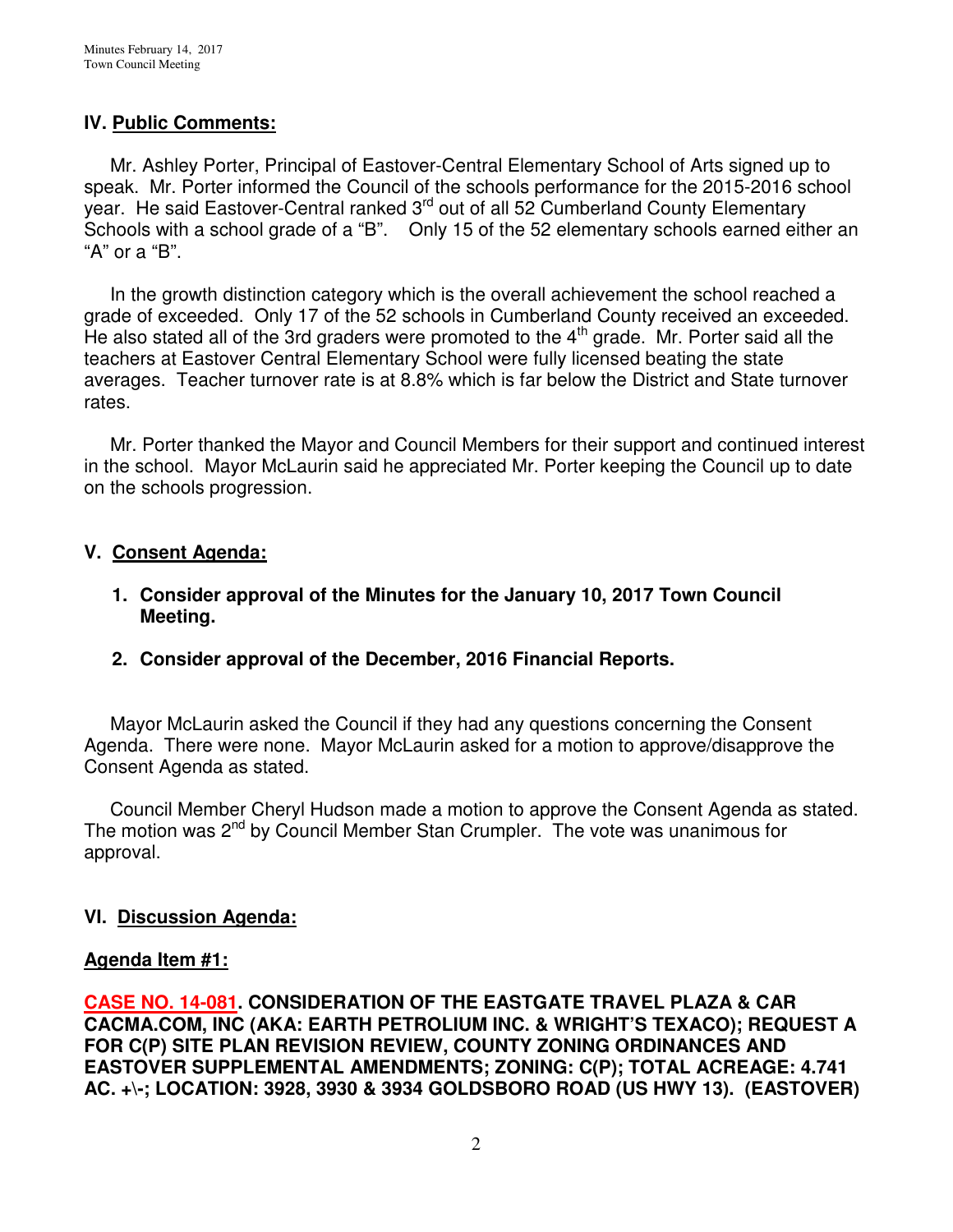## **Briefing by Mr. Matt Rooney, Cumberland County Planning and Inspections Department.**

Mr. Matt Rooney, Cumberland County Planning and Inspections Department, stated the owner of this lot is requesting approval for additional use of motor vehicles sales office with existing building and a vehicle display area. Mr. Rooney showed the aerial photo, site plan review, and a map of the requested area. Mr. Rooney stated he had personally driven by the area and the owner currently has several cars on the lot, approximately 10. The vehicles are not placed where the owner stated they would be and the number of vehicles exceeds the requested spaces. Mr. Rooney said the Council would have to give specific guidelines, such as number of cars, number of spaces to use for the cars, etc., if they approved.

 After some discussion Mayor McLaurin asked for a motion to table Case No. 14-081 until the owner of the property could be reached for additional information. Council Member Lawrence Buffaloe made a motion to table Case No. 14-081 until the owner of the property could be reached for additional information. The motion was 2<sup>nd</sup> by Council Member Stan Crumpler. The vote was unanimous for approval.

#### **Agenda Item #2:**

**CASE NO. 17-010. CONSIDERATION OF THE SHEILA BINGHAM PROPERTY; REQUEST FOR A GROUP DEVELOPMENT REVIEW, COUNTY SUBDIVISION ORDINANCE; ZONING: RR; TOTAL ACREAGE: 1.79 AC. +\-; LOCATION: 3516 REEDY BRANCH ROAD (SR 1889). (EASTOVER) See Exhibit D.**

#### **Briefing by Mr. Matt Rooney, Cumberland County Planning and Inspections Department.**

 Mr. Rooney stated the owner of this property is requesting approval to add a second manufactured home on the property. Mr. Rooney said this parcel of land is in RR Zoning. The total acreage is at 1.70 acres and is currently meeting all guidelines. With the RR Zoning on a 1.79 acre lot, one may have up to 4 units on the property, 2 of which may be a mobile home. Mr. Rooney said the land owner currently has 1 manufactured home and one unit, leaving enough room for another manufactured home and one more unit. Mr. Rooney recommended approval on Case No. 17-010.

 Mayor McLaurin asked the Council if they had any questions concerning the Case No. 17- 010. There were none. Mayor McLaurin asked for a motion to approve/disapprove Case No.17-010.